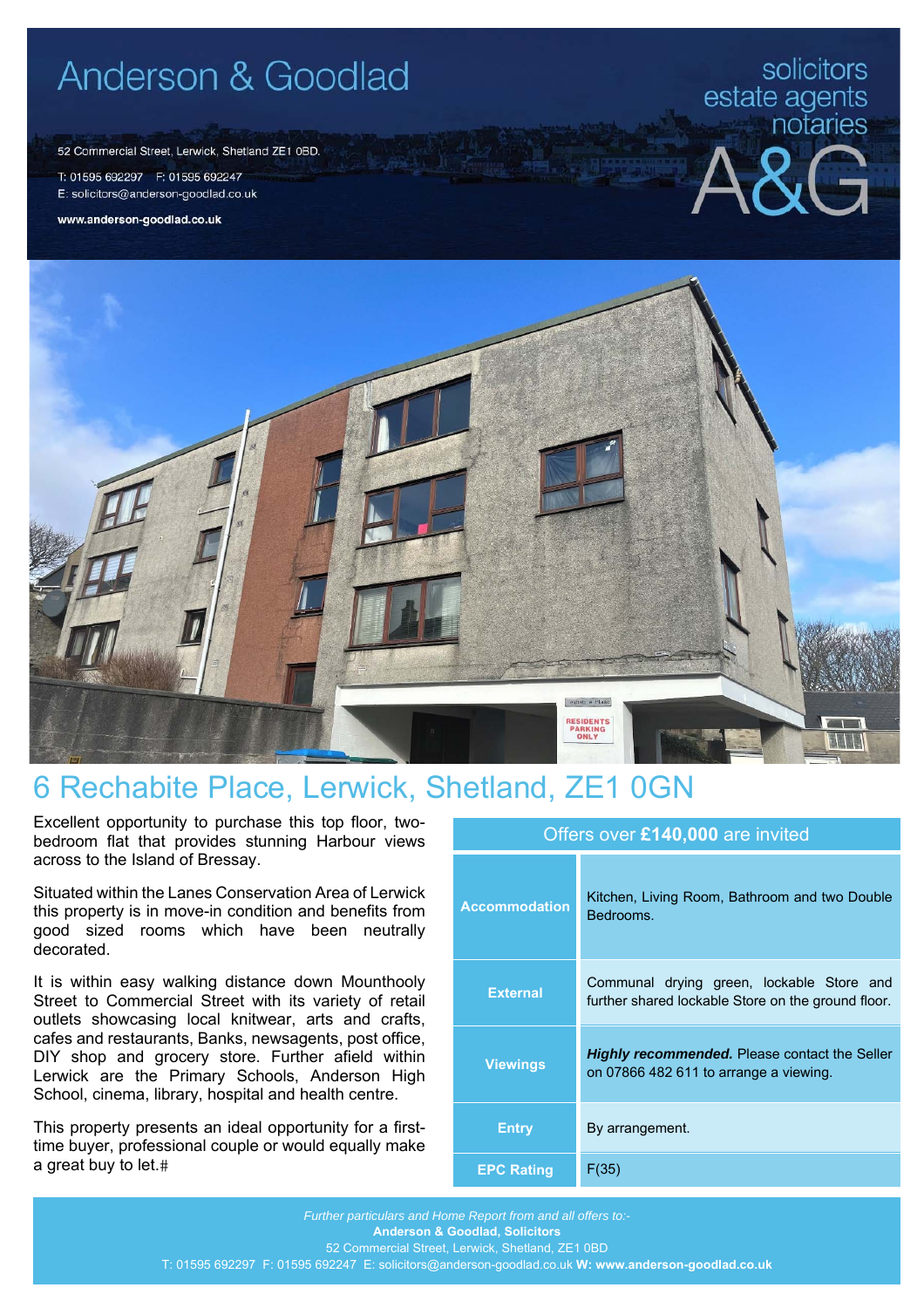## **Accommodation**

Entrance to the Rechabite block is via a large glass paned door into a spacious communal stairwell.

**Entrance &**  The staircase is wide and benefits from large landings on each floor that are all well-lit with large window facing south.

> The flatted property is situated on the top floor to the east.

The timber external front door leads into the Entrance Hall that provides access to the Kitchen and Living Room. Contains terracotta tiles and a door leading to a good-sized **Coat Cupboard** (0.88m x 1.70m) to the left of this space with coat hooks, electricity meter, shelving, power socket and linoleum flooring.

An opening leads into the north facing Kitchen with a window looking out over Lerwick Harbour to the Island of Bressay. Contains beech fitted cabinets and light worktop, tiled splashback, stainless steel sink, electric oven and extractor fan, four double sockets, panel heater and linoleum flooring. All white goods are included in the sale.

A glass paned door from the Entrance Hall leads into the good-sized Living Room that has large windows facing south providing for a bright and airy living space. Contains a single socket, five double sockets, smoke alarm, television aerial point, storage heater and a built-in **Cupboard** housing the hot water tank and with ample shelving.

**Hallway** 

**Living Room**  3.82m x 4.44m

> Through an opening this Hallway provides access to the Bathroom and two Double Bedrooms. Contains a telephone point and Dimplex storage heater.

**Bathroom** 

A patterned glass paned door leads into the Bathroom with a window facing North. Contains a Bath with Mira electric shower with glass screen, sink with fitted vanity and de-misting LED mirror above, toilet, heated towel rail, wet wall, tiles and linoleum flooring.









**Entrance Hall** 

**Landing** 

**Kitchen**  2.82m x 3.00m